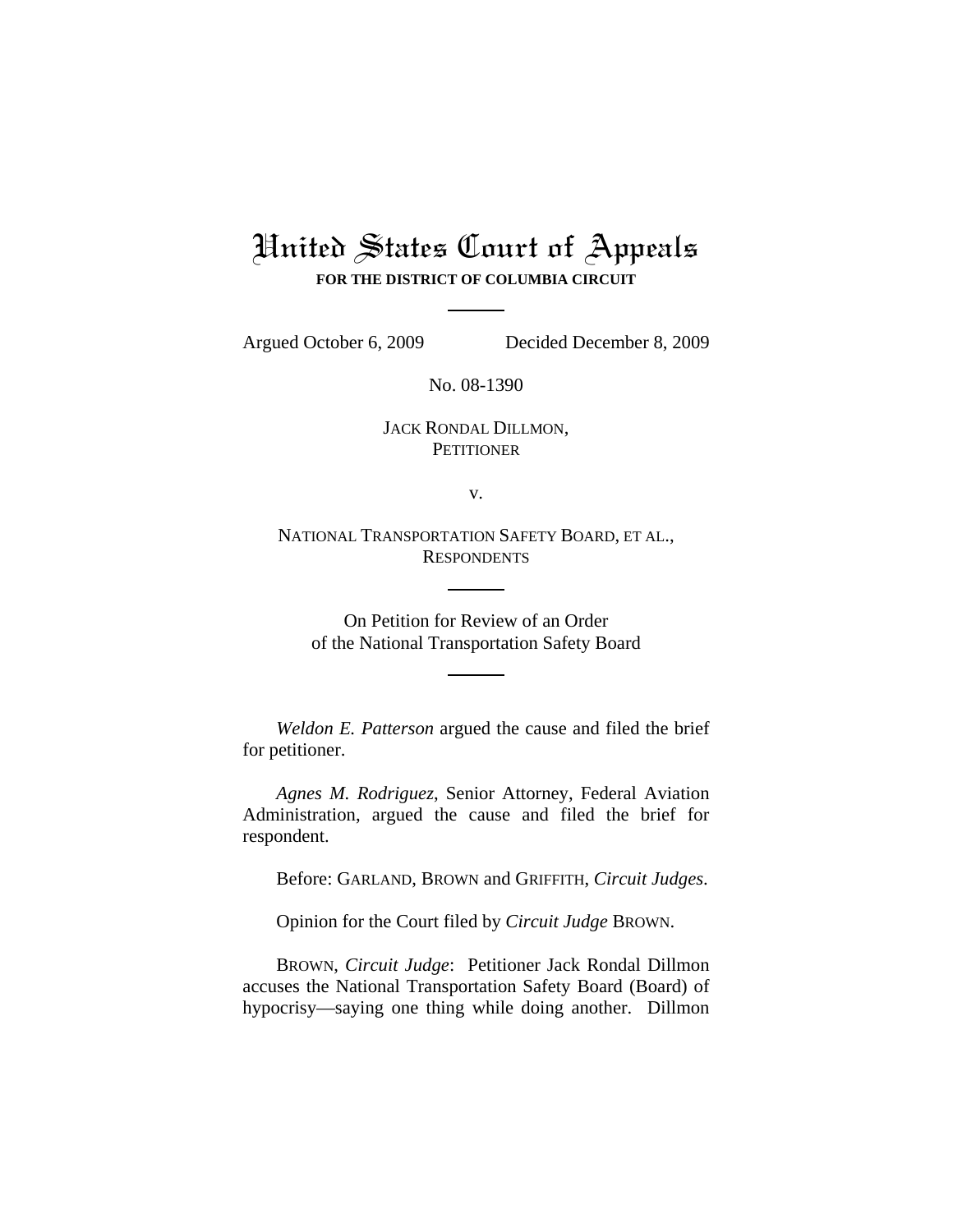argues the Board departed from its prior decisions without adequate explanation when it affirmed the Federal Aviation Administration's (FAA's) emergency revocation of his airman and medical certificates. We agree with Dillmon: the Board has failed to exhibit the reasoned decision making we require of agencies. We therefore grant his petition for review.

I

On February 26, 1997, a jury convicted Dillmon of ten counts of bribery of a public servant, a felony in the state where he was prosecuted. A month later, on March 28, 1997, Dillmon submitted to the FAA an application for a Third Class Medical Certificate. In filling out the medical application, Dillmon had to answer "Yes" or "No" to Question 18w, which asked whether he had any "[h]istory of nontraffic conviction(s) (misdemeanors or felonies)." FAA Form 8500-8 (7-92). Despite his recent felony bribery conviction, Dillmon answered "No." In signing the form, Dillmon certified his answers were "complete and true to the best of [his] knowledge." *Id*. On May 2, 2007 and March 17, 2008, Dillmon again filled out the application to renew his medical certificate. Each time he filled out the application, he answered Question 18w "No."

In August 2008, the FAA Acting Administrator issued an emergency order revoking Dillmon's medical certificate, as well as his private pilot certificate. The order explained the Administrator had concluded Dillmon's answers to Question 18w in 1997, 2007 and 2008 violated Federal Aviation Regulation (FAR) provision 14 C.F.R.  $\S$  67.403(a)(1), which states: "No person may make or cause to be made . . . [a] fraudulent or intentionally false statement on any application for a medical certificate." Dillmon appealed the order to the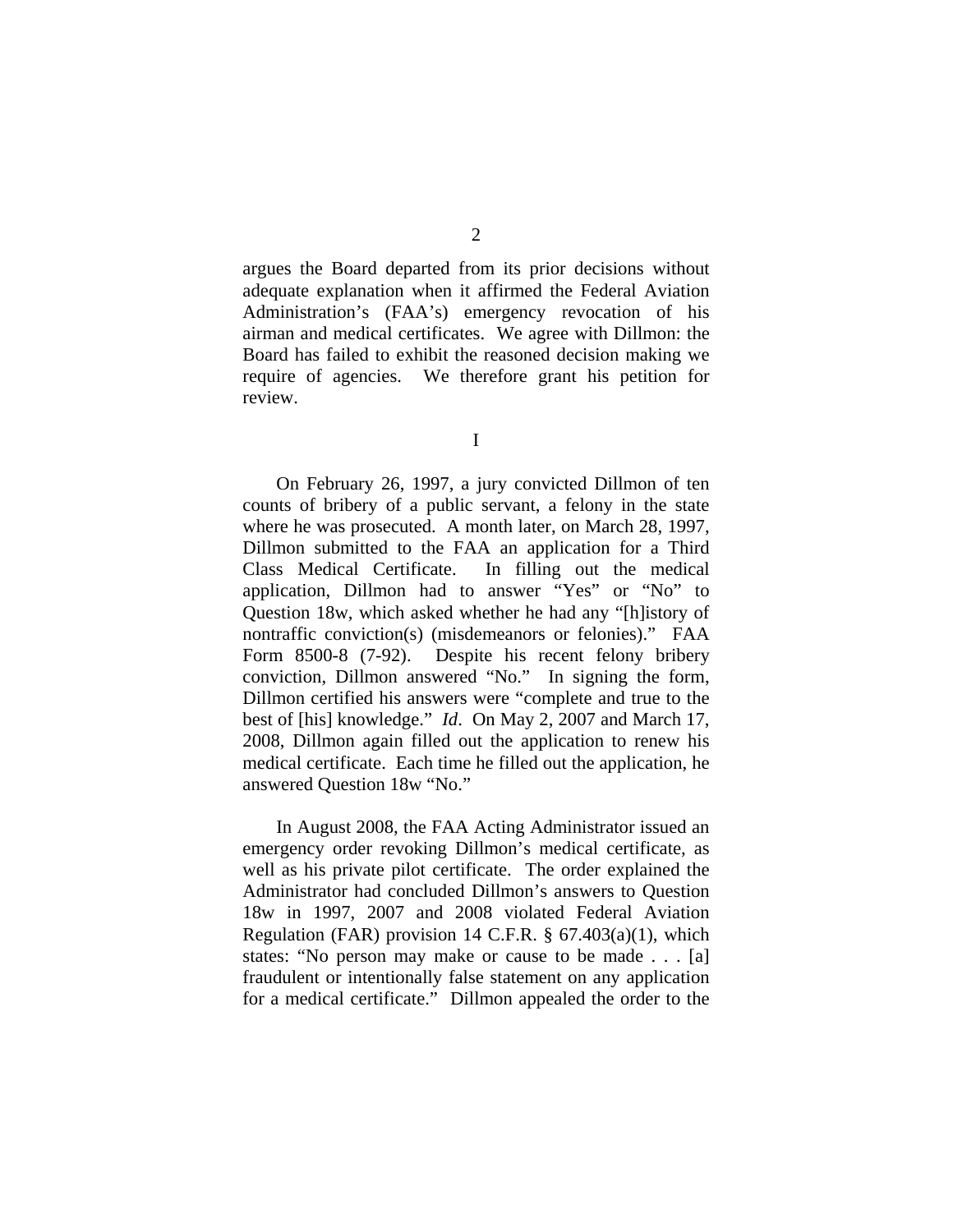Board and requested a hearing to challenge the FAA's findings.

At an October 2, 2008 hearing before an administrative law judge (ALJ), the FAA submitted evidence of Dillmon's bribery conviction and his "No" answers to Question 18w on his 1997, 2007 and 2008 medical applications. After the FAA's presentation of evidence, the ALJ denied Dillmon's motion to dismiss and ruled the FAA had made out a *prima facie* case for the regulatory offense of intentional falsification under FAR section 67.403(a)(1). The ALJ then allowed Dillmon to present evidence and testify in his defense.

Dillmon explained why he had answered "No" to Question 18w. He said, "I have always believed and have always understood . . . any time this question has ever come up was that all [the FAA was] interested in was anything to do with drugs or alcohol." Hearing Tr. at 56–57 (Oct. 2, 2008). Dillmon described how the FAA's Aviation Medical Examiner (AME) had first informed him of this in 1990. *Id*. at 57, 76–77. He testified another AME, Dr. Van Den Berg, similarly advised him in 2007 and 2008 that Question 18w was only concerned with drug- or alcohol-related offenses. *Id.* at 66, 85–86. Dillmon submitted two letters from Dr. Van Den Berg to corroborate his testimony about their conversations in 2007 and 2008. Dillmon emphasized, "I never would have checked no if this was not the advice I was given by the designated examiner that helped me complete the form." *Id*. at 66. Finally, he testified he was "painfully aware [his] life [was] an open book when it comes to a criminal conviction," and he was "not proud of it," but it was "not something [he] would lie about or try to hide." *Id*. at 66–67.

On cross-examination by the FAA, Dillmon conceded he had never read the portion of the medical application which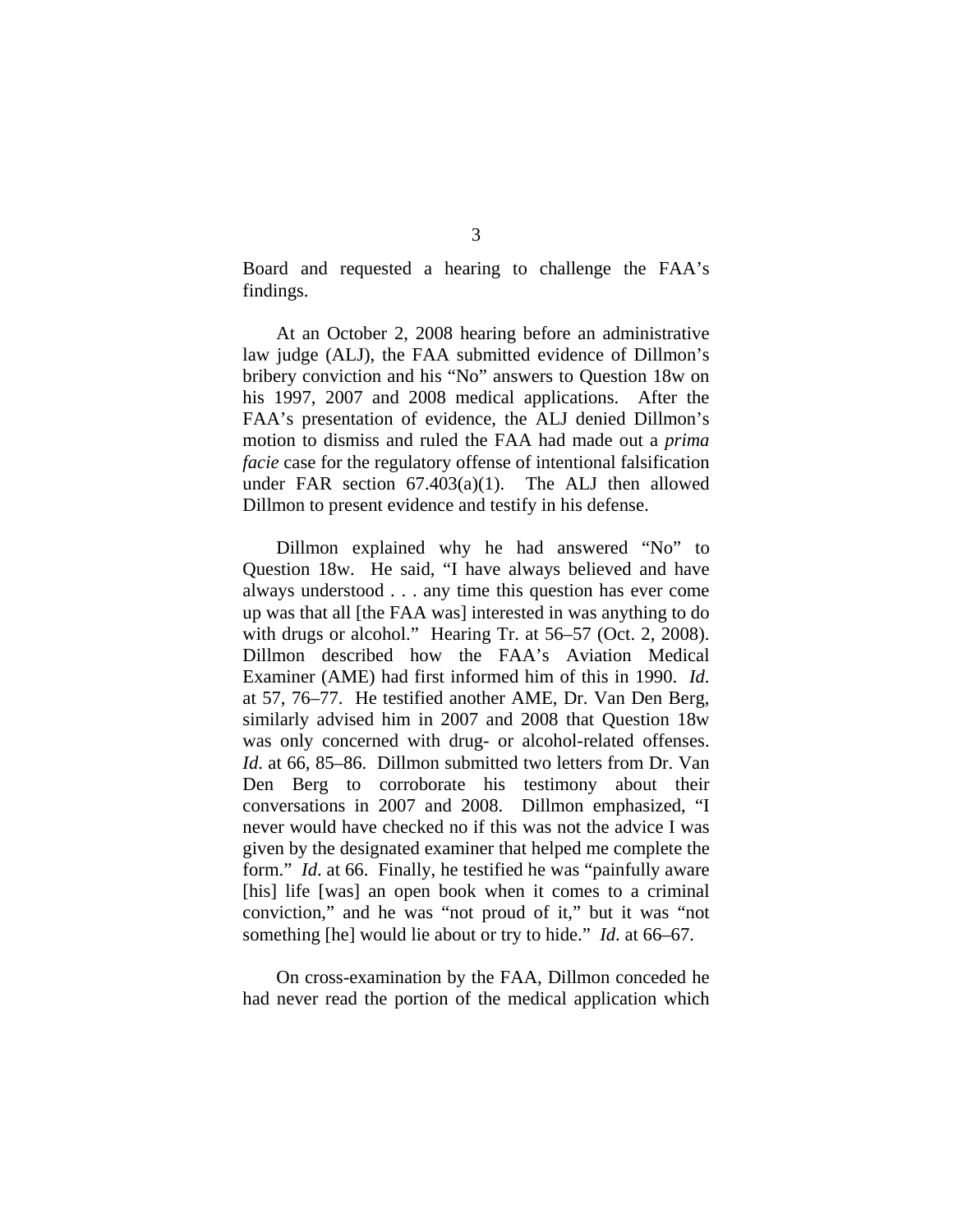provided instructions for completing Question 18w until the day before the hearing. Hearing Tr. at 79. The instructions stated, "Letter (w) . . . asks if you have ever had any other (nontraffic) convictions (e.g., assault, battery, public intoxication, robbery, etc.). If so, name the charge for which you were convicted and the date of conviction in the EXPLANATIONS box." FAA Form 8500-8 (3-99). He also admitted that when he filled out the applications in 1997, 2007 and 2008, he "knew [he] had been convicted of a nontraffic offense." *Id*. at 86–87. Finally, when asked by the ALJ how he would answer Question 18w "today," Dillmon said, "Absolutely yes." *Id*. at 88.

After the hearing, the ALJ issued his decision. He noted the central question was, "What is in the man's mind?" Hearing Tr. at 130. Of particular importance to the instant petition, the ALJ found Dillmon to be a credible witness: "My determination is that [Dillmon] was quite forthright and candid in his testimony. To me, there is quite a notable absence of any indication of an intentional falsehood . . . when he signed the no to these questions in the three applications in question 18W." *Id*. at 132. In light of Dillmon's testimony and the documentary evidence he submitted, the ALJ ruled Dillmon had successfully rebutted the Administrator's *prima facie* case of intentional falsification, concluding, "[I]t is clear to me that there's no intention on the part of [Dillmon] to falsify, let alone be fraudulent in setting forth the answers that he did to this question, 18W." *Id*. at 133. The ALJ therefore reversed the FAA's emergency revocation order.

The FAA appealed the ALJ's decision to the Board, which reversed the ALJ based on two purported errors. *Administrator v. Dillmon*, NTSB Order No. EA-5413, 2008 WL 4771937, at \*4 (Oct. 28, 2008). First, the Board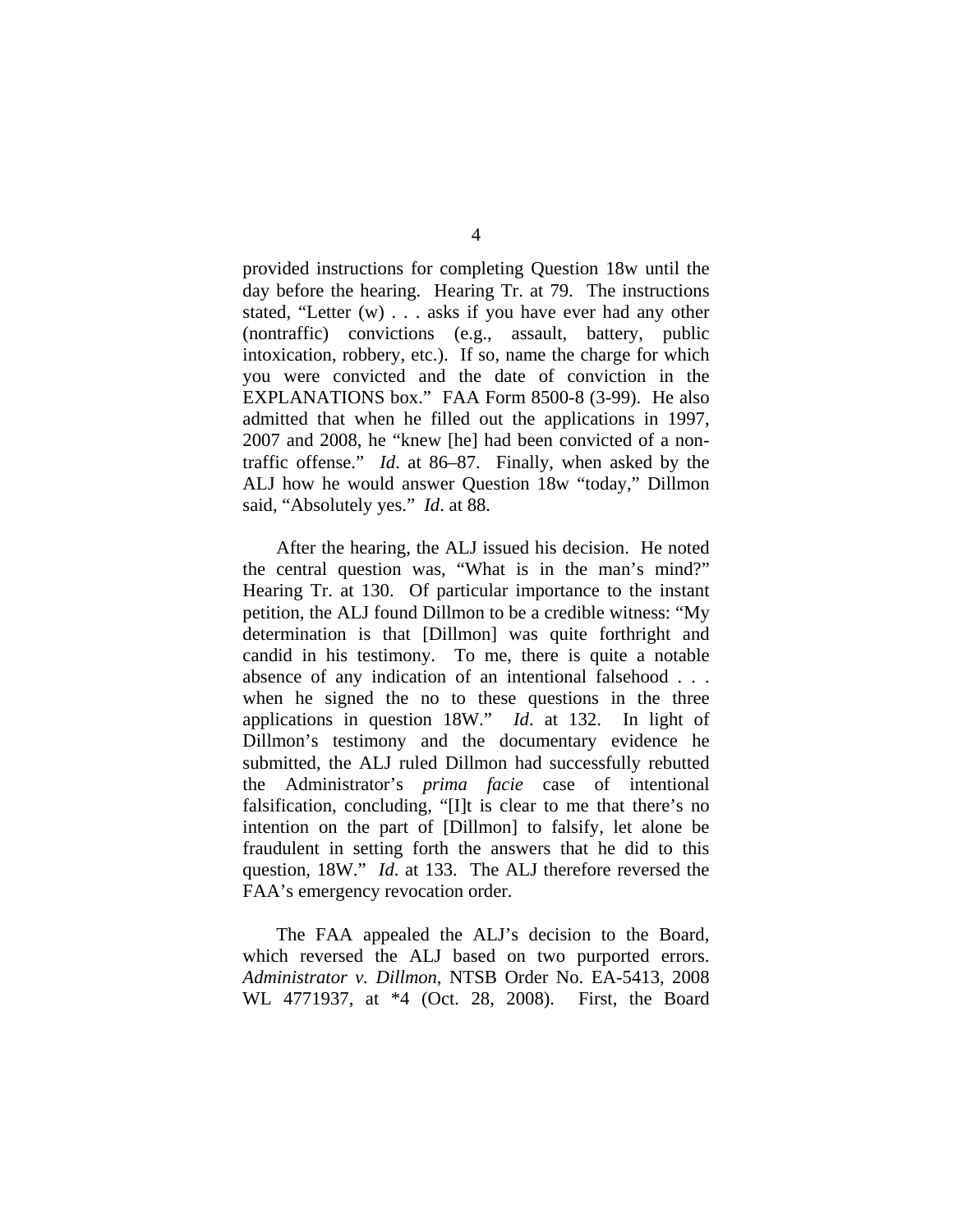concluded the ALJ erred in determining Dillmon had successfully rebutted the Administrator's *prima facie* case of intentional falsification. *Id*. Relying on several prior decisions, the Board rejected Dillmon's argument that he did not make an intentionally false statement because he believed Question 18w was only concerned with alcohol and drug convictions. Second, the Board determined the ALJ erred by requiring the Administrator to prove Dillmon had the specific intent to deceive the FAA, rather than the lesser burden of proving intent to falsify. *Id*. The Board therefore reversed the ALJ and affirmed the FAA's emergency revocation order. Dillmon petitioned this court to review the Board's decision.

II

We are bound by the Administrative Procedure Act when we review the Board's decisions. *See Chritton v. NTSB*, 888 F.2d 854, 856 (D.C. Cir. 1989). Under 5 U.S.C. § 706(2)(E) and 49 U.S.C. § 44709(f), we adopt the agency's factual findings as conclusive if supported by substantial evidence. The agency's factual findings "may be supported by substantial evidence even though a plausible alternative interpretation of the evidence would support a contrary view." *Chritton*, 888 F.2d at 856. We also must consider whether the agency action is "arbitrary, capricious, an abuse of discretion, or otherwise not in accordance with law." 5 U.S.C. § 706(2)(A). In evaluating agency action under this standard, we "defer to the wisdom of the agency, provided its decision is reasoned and rational, and even 'uphold a decision of less than ideal clarity if the agency's path may reasonably be discerned.'" *Chritton*, 888 F.2d at 856 (quoting *Bowman Transp., Inc. v. Arkansas-Best Freight Sys., Inc.*, 419 U.S. 281, 286 (1974)).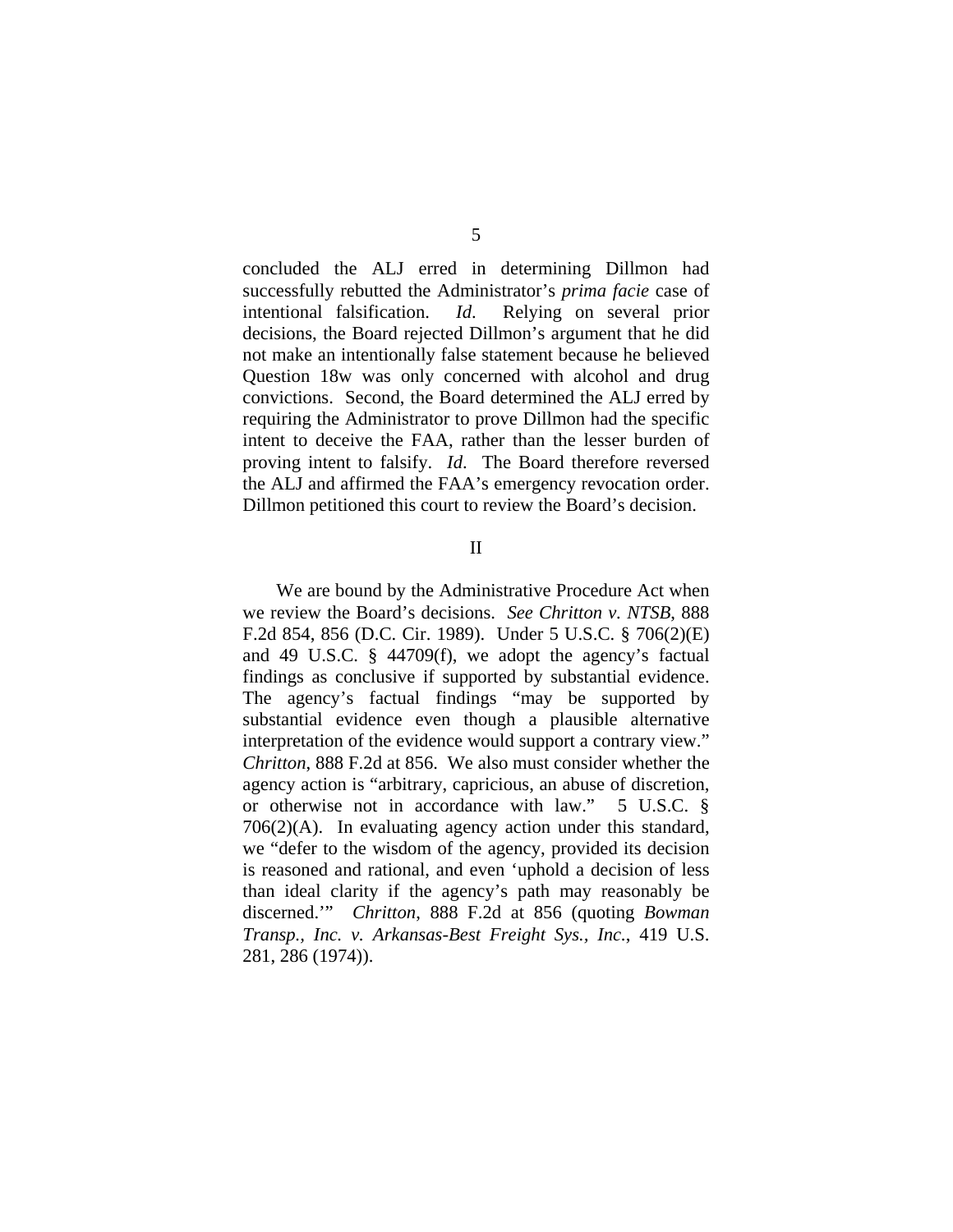Nevertheless, we have held that where an agency departs from its precedent, it must do so by "reasoned analysis." *Ramaprakash v. FAA*, 346 F.3d 1121, 1124–25 (D.C. Cir. 2003); *see Motor Vehicle Mfg. Ass'n of United States, Inc. v. State Farm Mut. Auto. Ins. Co.*, 463 U.S. 29, 57 (1983) ("[A]n agency changing its course must supply a reasoned analysis."). As the Supreme Court recently explained, the APA does not impose a heightened standard of review upon an agency to justify its departure from precedent. *FCC v. Fox Television Stations, Inc.*, 129 S. Ct. 1800, 1810–11 (2009). To the contrary, an agency "is free to alter its past rulings and practices even in an adjudicatory setting." *Airmark Corp. v. FAA*, 758 F.2d 685, 691–92 (D.C. Cir. 1985). But we do require the agency to "display awareness that it *is* changing position" and not to "depart from a prior policy *sub silentio* or simply disregard rules that are still on the books." *Fox Television*, 129 S. Ct. at 1811. This permits us to ensure the agency's "prior policies and standards are being deliberately changed, not casually ignored." *Ramaprakash*, 346 F.3d at 1125. Reasoned decision making, therefore, necessarily requires the agency to acknowledge and provide an adequate explanation for its departure from established precedent. *See Fox Television*, 129 S. Ct. at 1811 ("[T]he agency must show that there are good reasons for the new policy."). Applying the corollary of this requirement, "agency action is arbitrary and capricious if it departs from agency precedent without explanation." *Ramaprakash*, 346 F.3d at 1124.

Dillmon argues the Board's decision diverges from its precedent in two ways: first, by reversing the ALJ's decision without addressing his credibility determination; and second, by applying an improper standard for the intent element of the offense of intentional falsification. We address these arguments in turn.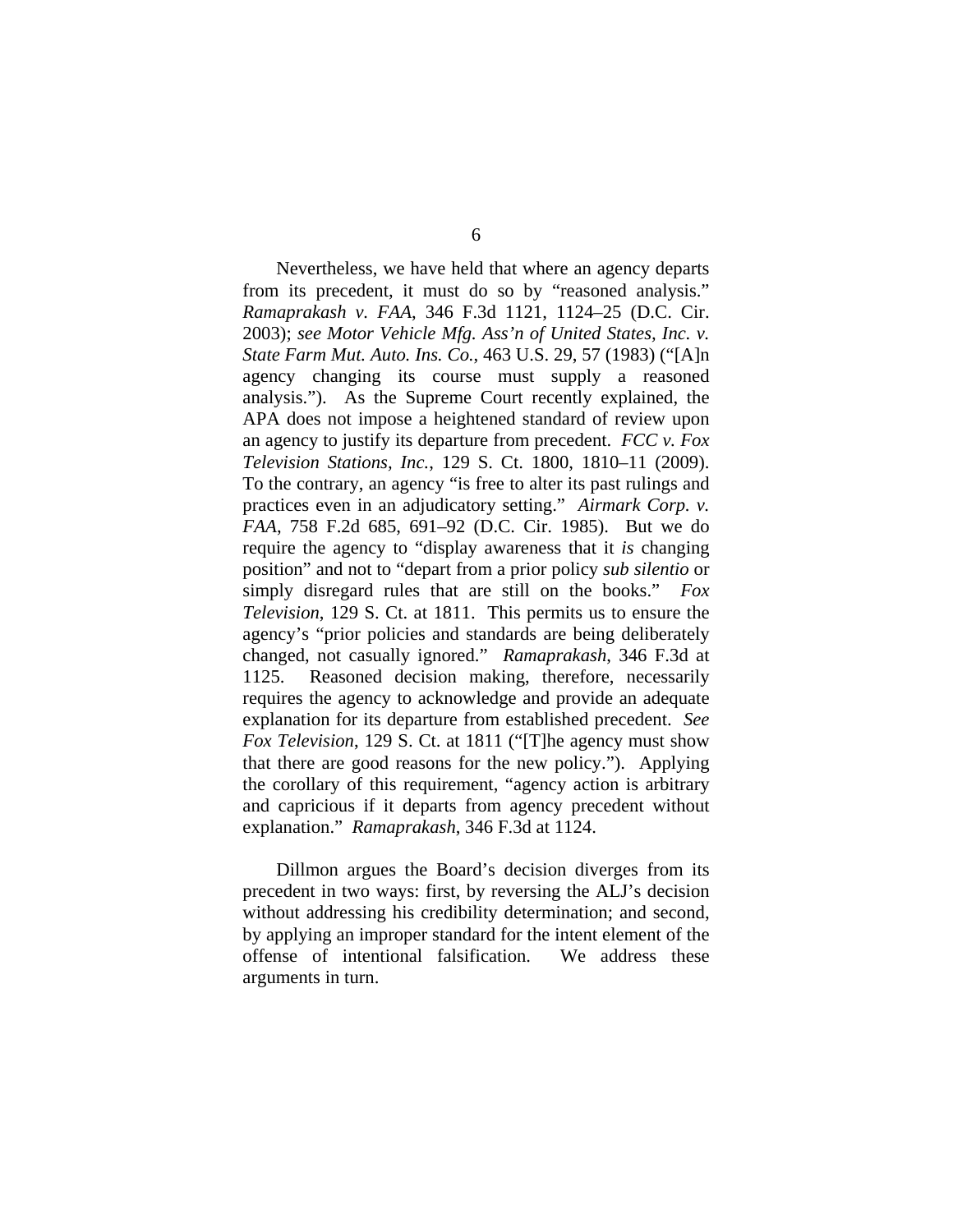## A

Dillmon argues the Board departed from its precedent when it reversed the ALJ without addressing his credibility determination in Dillmon's favor. The Board's precedent unambiguously requires it to defer to its ALJs' credibility determinations. As we have observed, "the Board's policy is not to disturb a credibility finding unless there is a compelling reason or the finding was clearly erroneous." *Chirino v. NTSB*, 849 F.2d 1525, 1529–30 (D.C. Cir. 1988) (internal quotations omitted) (affirming Board's reversal of ALJ's credibility finding in airman certificate revocation proceeding). Consequently, the Board "has overturned ALJ credibility determinations found to be inherently incredible or inconsistent with the overwhelming weight of the evidence." *Id*. at 1530 n.6.

This deferential standard of review stems from the function the ALJs perform in the adjudicative process: "As we have stated repeatedly, . . . the law judge sees and hears the witnesses, and he is in the best position to evaluate their credibility." *Daschle v. Taylor*, NTSB Order No. EA-4509, 1996 WL 738720, at \*3 (Dec. 11, 1996); *see also Administrator v. Exousia, Inc.*, NTSB Order No. EA-5319, 2007 WL 2825091, at \*2 (Sept. 21, 2007) ("[O]ur prior decisions make clear that we defer to the credibility determinations of our law judges, who are in the position of observing live testimony and the demeanor of witnesses, unless shown to be clearly erroneous."). Of relevance to Dillmon's petition, the Board has directed its ALJs to assume this role in revocation proceedings for intentional falsification of medical applications: "[W]e think that . . . the task facing our law judges is essentially no different from any other adjudication in which a credibility assessment concerning an individual's intent must be made." *Administrator v.*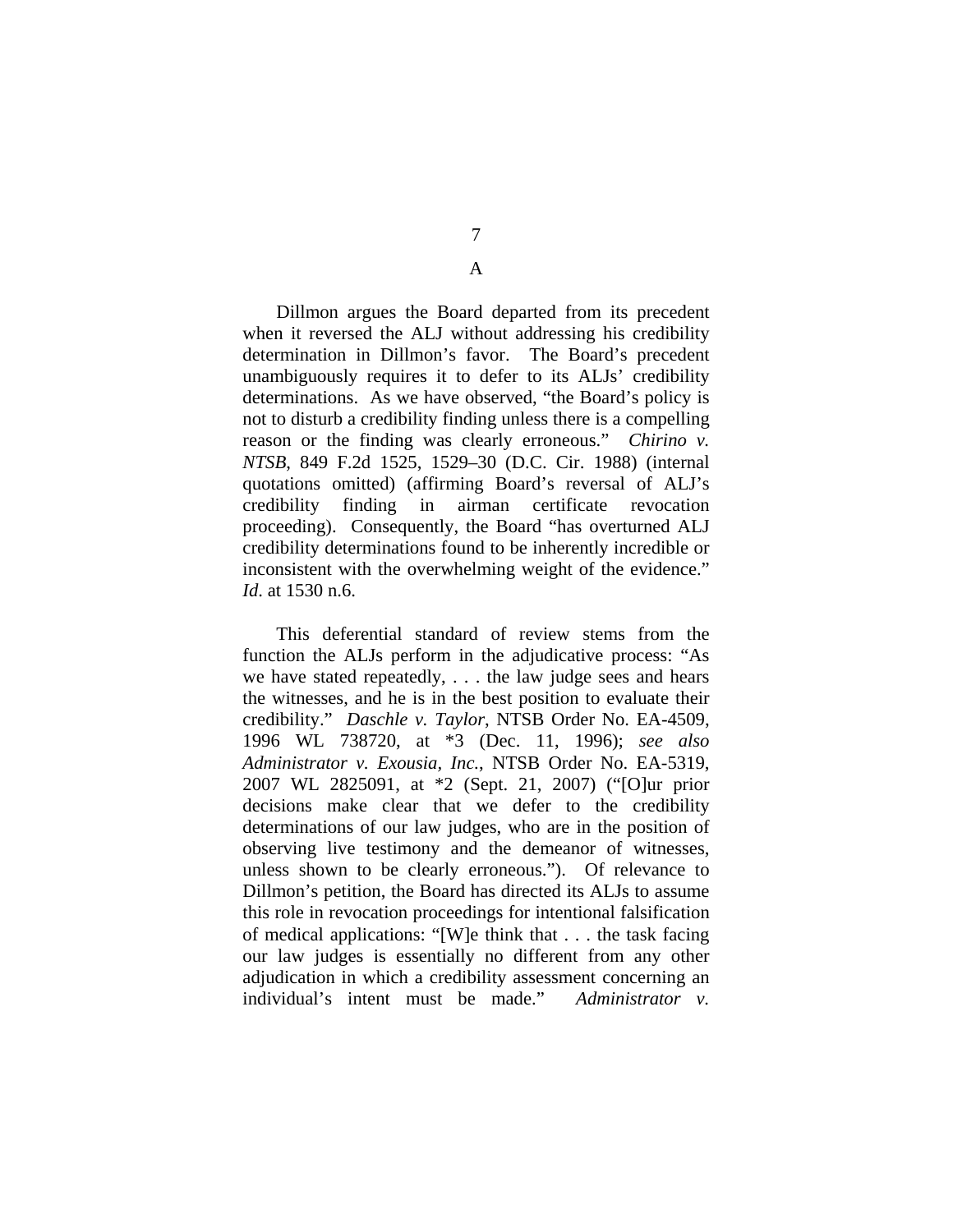## *Barghelame*, 7 N.T.S.B. 1276, 1276, 1991 WL 321289 (Nov. 5, 1991).

The Board's adherence to this precedent has been unwavering. For instance, in *Administrator v. Roarty*, NTSB Order No. EA-5261, 2006 WL 3472333 (Nov. 21, 2006), the Board reviewed an ALJ's determination that an airman had not intentionally falsified his medical application in violation of FAR section 67.403(a)(1). The ALJ had concluded the airman's failure to disclose a prior revocation of his medical certificate when filling out the application was a negligent mistake, rather than an intentionally false answer. *Id*. at \*2. On appeal, the Board noted, "[R]esolution of credibility issues, unless made in an arbitrary or capricious manner, is within the exclusive province of the law judge." *Id*. The Board declared it "may not reverse the law judge simply because, on the appellate record, we might come to a different conclusion." *Id*. (citing *Chirino*, 849 F.2d at 1530). Although the Board reviewed the evidence from the hearing and speculated the airman might have intentionally falsified the answer, it was "constrained" to uphold the ALJ's decision because it had "no basis to characterize the law judge's credibility determination in favor of respondent [as] arbitrary or capricious." *Id*.

Turning to Dillmon's petition, we are unable to reconcile the Board's decision with its precedent concerning its review of an ALJ's credibility determination. There is no question the ALJ made an explicit credibility finding in Dillmon's favor. *See* Hearing Tr. at 132 ("My determination is that [Dillmon] was quite forthright and candid in his testimony."). Dillmon's credibility was a central issue at the hearing. In concluding Dillmon had rebutted the FAA's *prima facie* case, the ALJ relied heavily on Dillmon's testimony about what he thought Question 18w meant and about his conversations with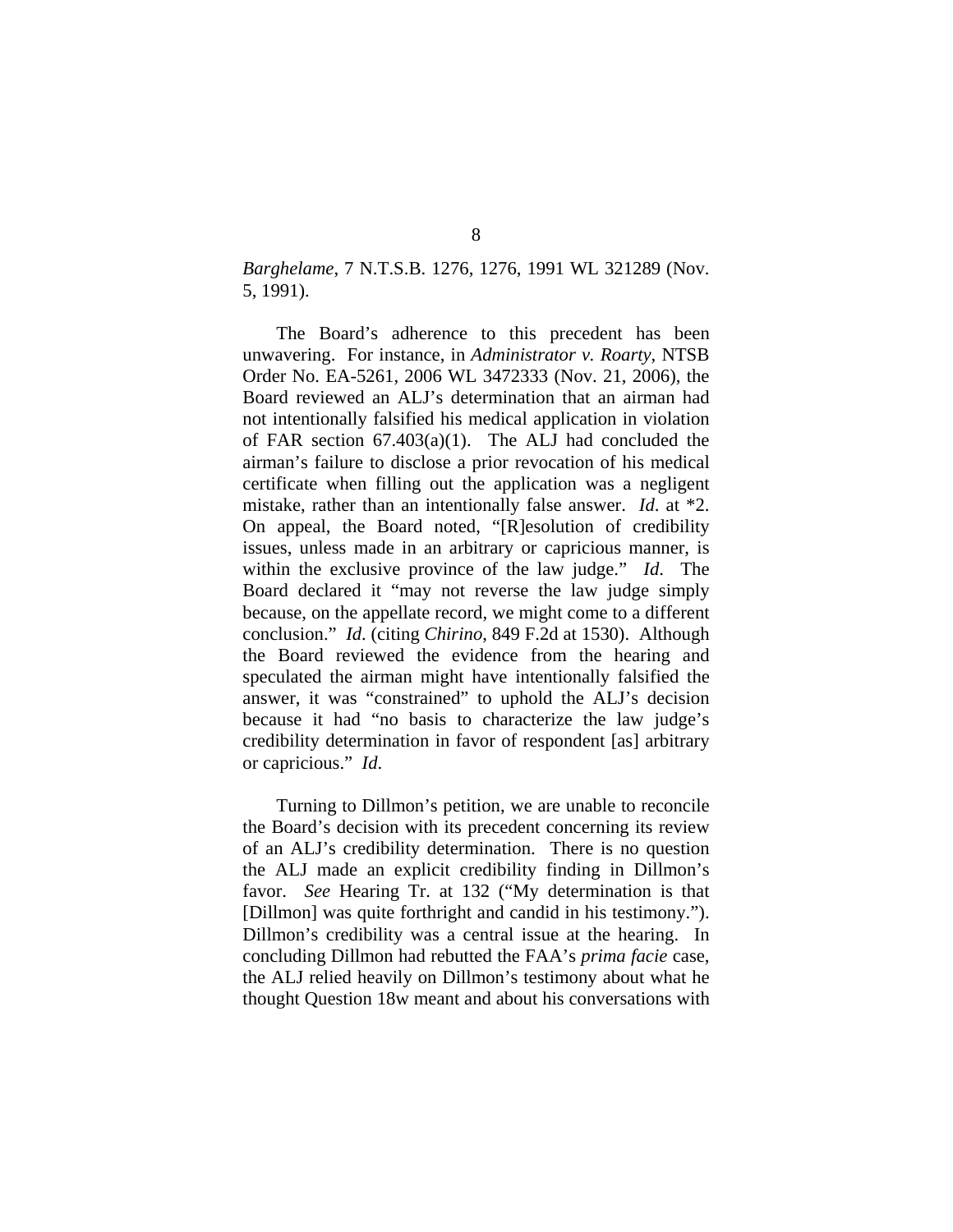the AME Dr. Van Den Berg in 2007 and 2008. But when it reversed the ALJ, the Board did not even acknowledge he had made a credibility finding.

The Board's silence on this pivotal factual issue leaves us unable to determine whether it acted consistent with its precedent. *See, e.g.*, *Exousia*, NTSB Order No. EA-5319, at \*2; *Chirino*, 849 F.2d at 1529–30. Its silence is particularly troubling here because, as in *Roarty*, the ALJ who presided over Dillmon's hearing believed his testimony. *Cf. Roarty*, NTSB Order No. EA-5261, at \*2. In *Roarty*, the Board expressed skepticism about the airman's defense but admitted it was "constrained" by precedent to affirm the ALJ's decision. *Id*. The facts in *Roarty* appear indistinguishable from the circumstances in Dillmon's case, and the Board has not offered an explanation for these conflicting results. If a compelling reason for refusing to believe Dillmon and rejecting the ALJ's credibility assessment exists, the Board has not revealed it to us. Because the Board departs from its precedent without adequate explanation, its decision reversing the ALJ without overturning his credibility determination is arbitrary and capricious. *See Ramaprakash*, 346 F.3d at 1124–25; *see also Andrzejewski v. FAA*, 563 F.3d 796, 800 (9th Cir. 2009) (holding the Board's "failure to give the ALJ's implicit credibility determination the requisite level of deference was contrary to [the Board's] precedent and, therefore, arbitrary and capricious").

The FAA essentially concedes the Board deviated from its precedent when it argues, "To the extent in so reversing the ALJ, the Board *implicitly* overturned any of his credibility determinations, the substantial evidence in the record establishes that the [Board] had the requisite basis to do so under the foregoing standard." FAA Br. at 50 (emphasis added). The FAA thus admits the Board failed to explicitly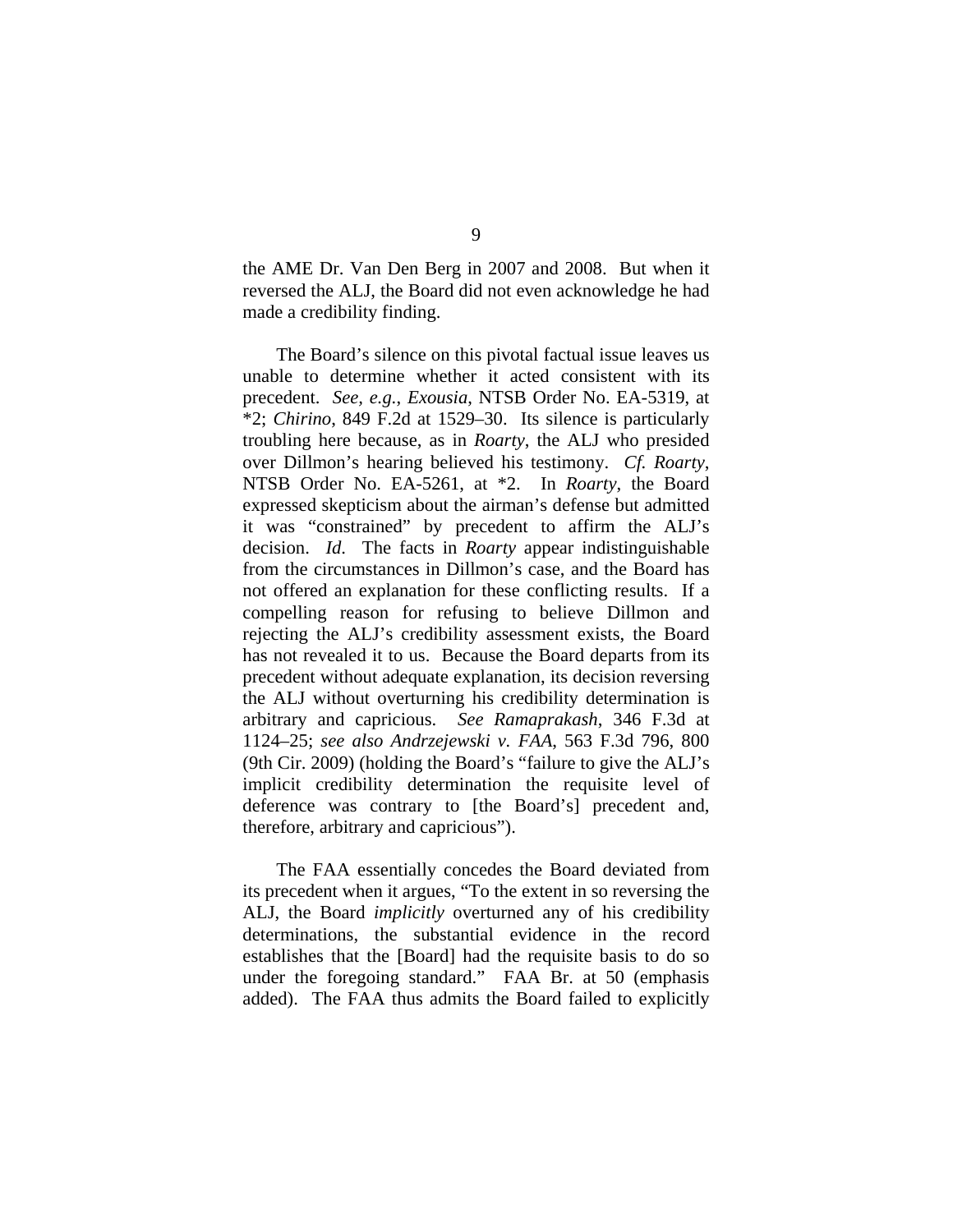overturn the ALJ's credibility determination but asserts we should nevertheless interpret its decision to encompass this result. The FAA's overturning-by-implication argument is itself inconsistent with the Board's precedent. Moreover, if the Board were permitted to overturn the ALJ's credibility finding implicitly, we still would be unable to ascertain whether the Board reviewed the finding under the appropriate standard or simply ignored it. *See Fox Television*, 129 S. Ct. at 1811 (an agency must "display awareness that it *is* changing position" and not "depart from a prior policy *sub silentio* or simply disregard rules that are still on the books"). If we accepted the FAA's argument, we would have to assume the Board had engaged in reasoned decision making without confirming it actually did. This extreme level of deference is not sanctioned by the APA nor our precedent.

The FAA offers two reasons why we should not vacate the Board's order. First, the FAA argues the standard of review we should apply to the Board's decision is found in *Singer v. Garvey*, 208 F.3d 555 (6th Cir. 2000). There the court noted, "Where the [Board] reverses its ALJ, this court's role is limited to determining whether those factors which influenced the ALJ should have required the [Board] to reach a decision different from the one it did." *Id*. at 558. It is unclear to us precisely what *Singer* meant by this statement, but whatever it meant, the FAA appears to have taken it out of context. Our role is not "limited" in the manner suggested by this single sentence; we review the Board's decisions under the standards established by the APA, not according to the factors relied on by the ALJ. *Singer* acknowledges the proper standard of review in the paragraph prior to the one from which the FAA quotes. *See id*. ("This court may set aside agency action only if it finds it to be arbitrary, capricious, an abuse of discretion, or, where there has been a hearing, the agency action is unsupported by substantial evidence.").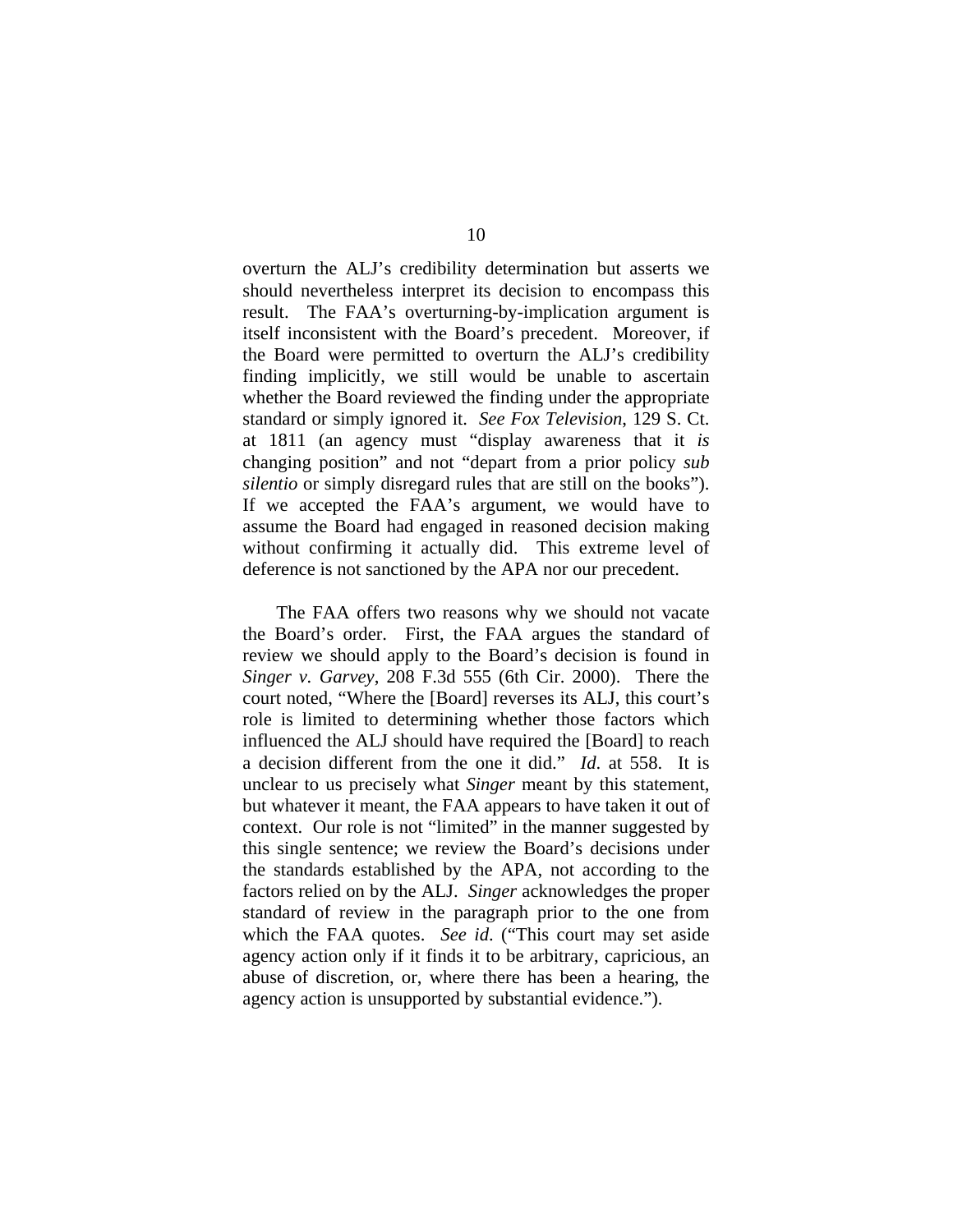In any event, *Singer*, while not controlling, is consistent with our holding today. The airman in *Singer* had argued the Board departed from precedent by overturning a statement by the ALJ that the airman contended was a credibility finding. *Id*. The court rejected this argument by noting the Board had "specifically addressed the ALJ's statement . . . and concluded that it did not amount to a credibility finding." *Id*. The court concluded the Board's action was consistent with its precedent because it had properly interpreted the ALJ's statement as a legal conclusion rather than a factual finding based upon the witness's reliability. *Id*. at 559 ("The ALJ did not render a credibility determination."). As noted above, the ALJ's statement about Dillmon's testimony clearly constituted a credibility determination. *Singer* therefore does not resolve the question raised by Dillmon's petition, and the FAA's reliance on it is misplaced.

Second, the FAA argues the substantial evidence in the record provided the Board with the requisite basis for overturning the ALJ's credibility determination, and, because the Board's decision is supported by substantial evidence, it therefore should be affirmed. The flaw in the FAA's argument is that the Board does not cite this same basis for reversing the ALJ. Instead, the Board reversed the ALJ purportedly because he erred by departing from the Board's precedent in two respects—an explanation we will explore below. However, even if the ALJ had arbitrarily and capriciously departed from the Board's precedent, this would not, by itself, vitiate his factual findings, including the credibility determination. The FAA's substantial evidence argument is thus a thinly-veiled attempt to rehabilitate the Board's decision by suggesting it reached the right destination, even though it chose the wrong path to get there. Although we will "uphold a decision of less than ideal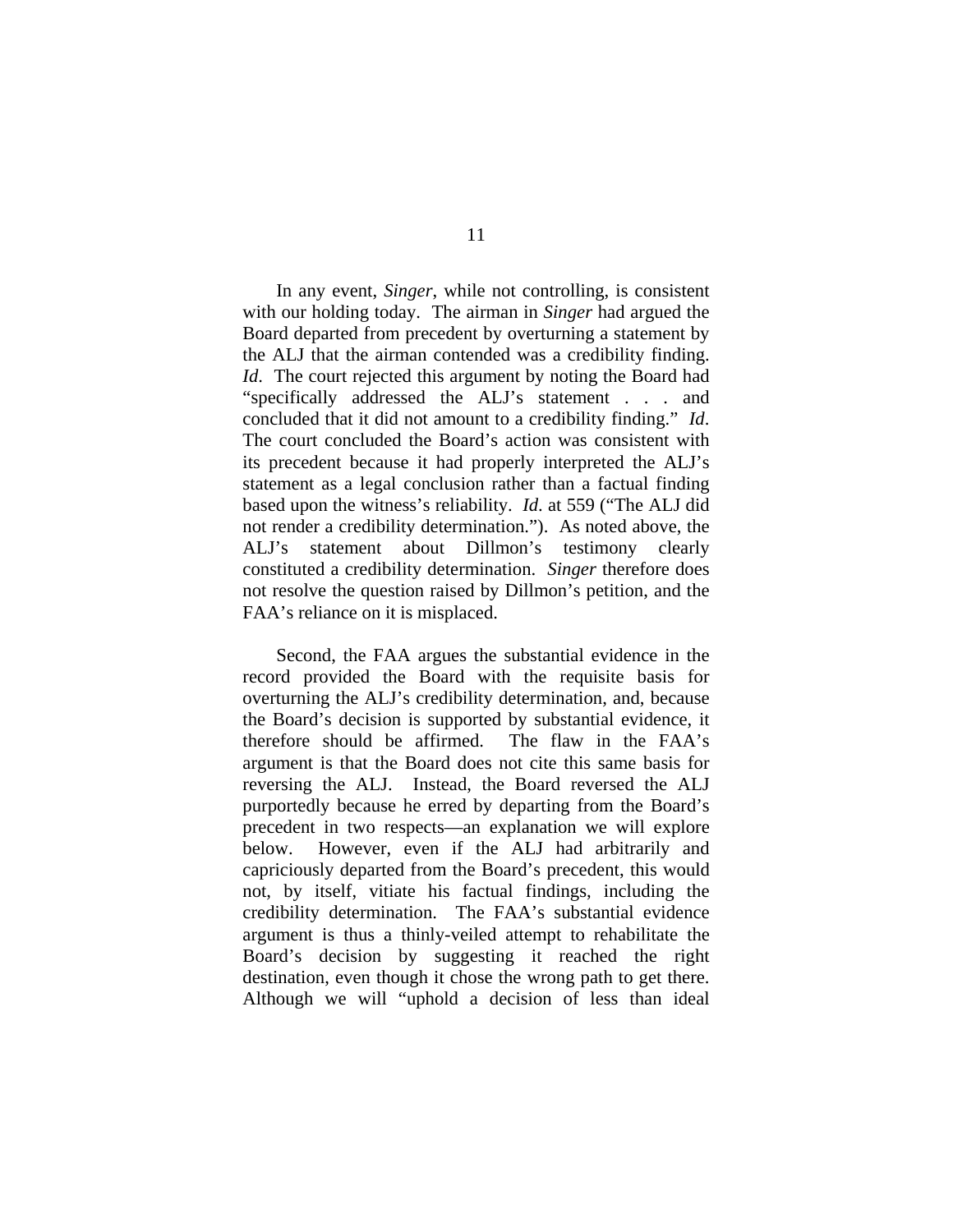clarity," we do this only "if the agency's path may reasonably be discerned," *Chritton*, 888 F.2d at 856 (quoting *Bowman Transp.*, 419 U.S. at 286). The path the Board has taken is not the one now proposed by the FAA. We "may not accept appellate counsel's *post hoc* rationalizations for agency action." *State Farm*, 463 U.S. at 50. We therefore conclude the Board's failure to address the ALJ's credibility determination was arbitrary and capricious.

B

Dillmon's second argument is that the Board departed from its precedent by applying an improper standard for the intent element of the offense of intentional falsification. The FAA revoked Dillmon's certificates pursuant to FAR section  $67.403(a)(1)$ , which prohibits an airman from making an "intentionally false statement." This provision is similar to another FAA regulation reviewed by the Ninth Circuit in *Hart v. McLucas*, 535 F.2d 516 (9th Cir. 1976). There the Board affirmed the suspension of an airman's flight instructor certificate for making false entries in his logbook in violation of FAR section 61.59(a)(2). *Id*. at 517–18. The ALJ concluded Hart had not acted fraudulently but had made intentionally false statements. *Id*. at 518. The Board affirmed the ALJ, noting it considered a statement to be intentionally false "if the entry is factually incorrect . . . and if the maker of the incorrect statement intends to make that statement." *Id*.

On appeal, the Ninth Circuit disagreed, explaining the regulation identified two partially overlapping offenses—one for fraud and the other for intentional falsification. The fraud offense required proof of five elements: "(1) a false representation (2) in reference to a material fact (3) made with knowledge of its falsity (4) and with the intent to deceive (5) with action taken in reliance upon the representation." *Id*. at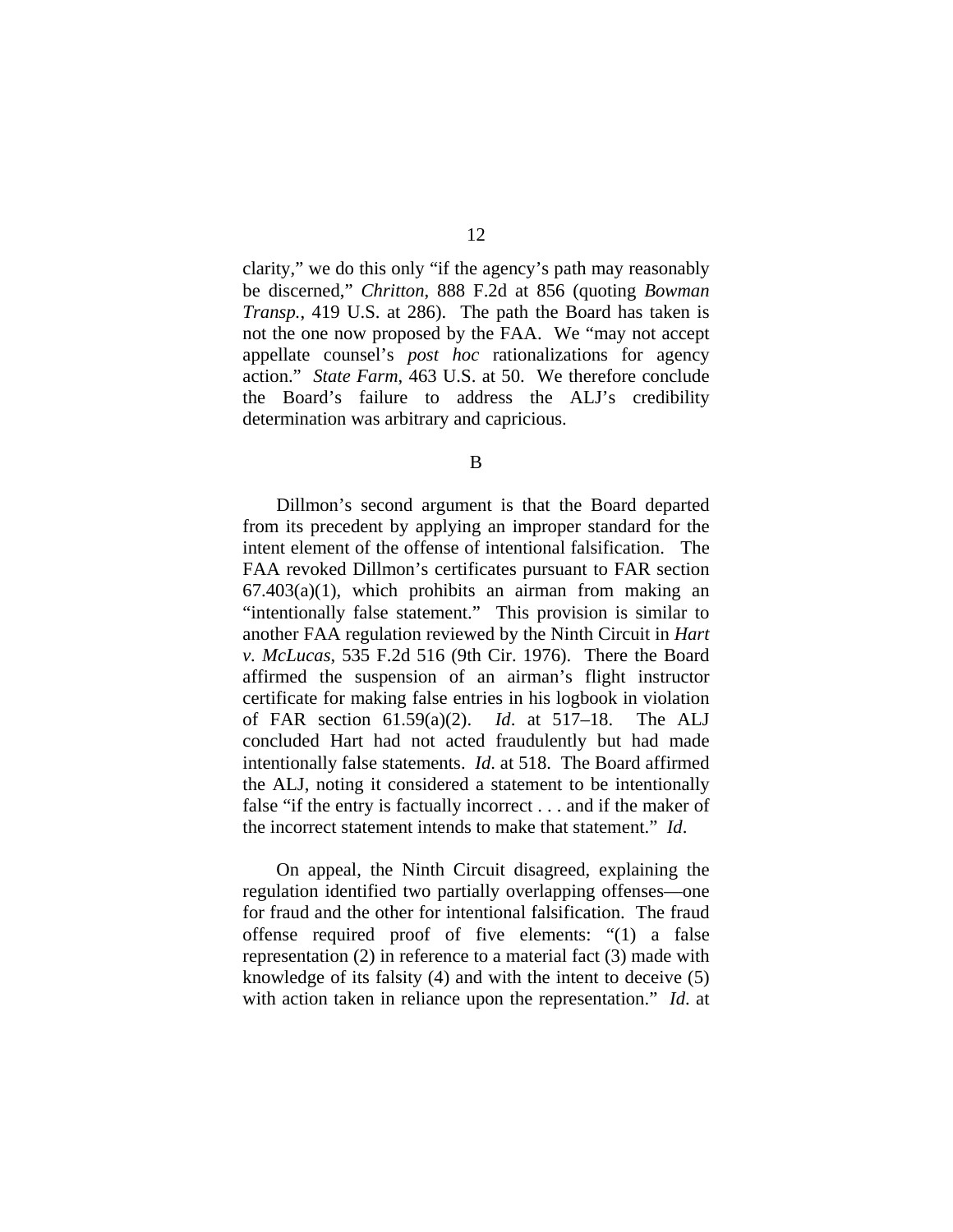519 (quoting *Pence v. United States*, 316 U.S. 332, 338 (1942)). The court distinguished the offense of intentional falsification as "a lesser included offense" consisting of the first three elements of fraud: "falsity, materiality and knowledge." *Id*. Rejecting the Board's position, the court concluded the regulation included a *scienter* requirement that "must be construed to require actual knowledge of falsity." *Id*. at 520. Thus, for the FAA to prove the offense of intentional falsification, "the person making the false entry must know of such falsity." *Id*. at 519. Subsequently, the Board and the FAA have adopted and extended *Hart*'s threeprong standard to apply to the offense of intentional falsification under FAR section  $67.403(a)(1)$ , the regulation at issue in Dillmon's petition. *See Roarty*, NTSB Order No. EA-5261, at \*2 ("The test to be applied to determine whether a statement is intentionally false is found in *Hart* . . . , which states that the elements of intentional falsification are: 1) a false representation; 2) in reference to a material fact; and 3) made with knowledge of its falsity."); FAA Br. at 25 (noting the FAA's agreement that intentional falsification is proven via *Hart*'s three-prong standard).

In his brief, Dillmon does not assert the Board completely ignored the intent element. Indeed, the Board acknowledged *Hart*'s three-prong standard in its decision affirming the FAA's revocation of his airman and medical certificates. *See Dillmon*, NTSB Order No. EA-5413, at \*3. Instead, Dillmon contends the Board departed from its precedent by allowing the FAA to prove his intent by satisfying the lesser burden of showing negligence (he should have known his answer was false) rather than knowledge (he knew his answer was false). *See* Petitioner's Br. at 18.

Despite the ALJ's finding to the contrary, the Board concluded Dillmon had the requisite knowledge to satisfy the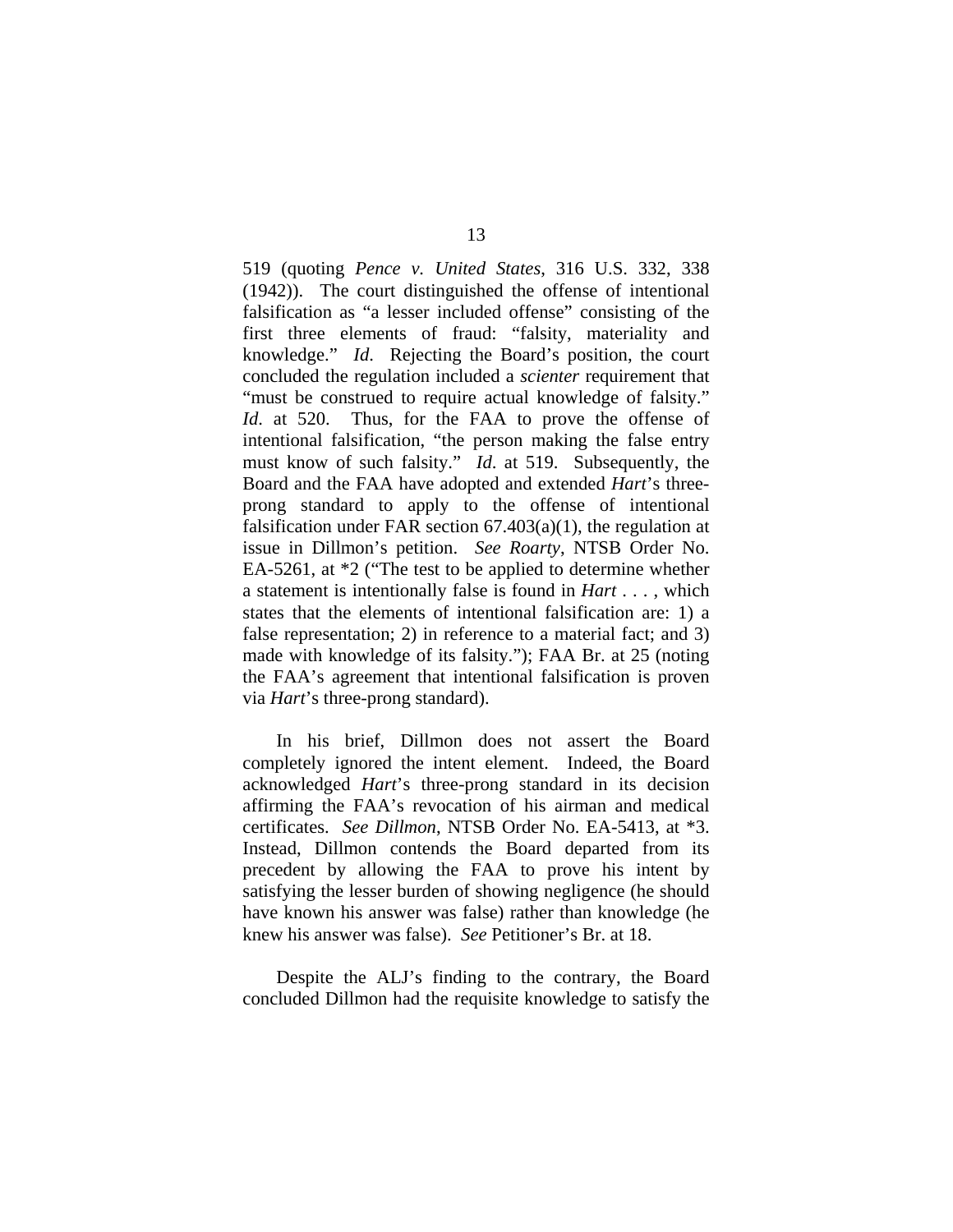intent element of FAR section 67.403(a)(1): "Overall, [Dillmon] clearly knew that he had been convicted of a nontraffic offense." *Dillmon*, NTSB Order No. EA-5413, at \*3. The Board reached this conclusion primarily relying on Dillmon's statement during his hearing testimony that, when he filled out the medical applications, he "knew he had been convicted of a non-traffic offense." *Id*. at \*2. But there is a step missing in the Board's reasoning. Dillmon's statement establishes he was aware when he answered Question 18w that he had been convicted of felony bribery. Standing alone, however, this does not establish he knew his answer to Question 18w was false. Although Dillmon freely admitted he knew about the conviction, he also testified he understood Question 18w only required him to report drug- and alcoholrelated convictions. Hearing Tr. at 56–57 ("I have always believed and have always understood . . . any time this question has ever come up was that all [the FAA was] interested in was anything to do with drugs or alcohol."). Dillmon's testimony, as credited by the ALJ, was that he did not know his answers were false because of his mistaken interpretation of Question 18w. The question for this court then is whether Dillmon's subjective understanding of the questions in the medical application is relevant to the offense of intentional falsification. The Board's precedent establishes it is, and that is the FAA's position as well. *See* Oral Arg. Recording at 13:40–14:06.

The Board previously has stated it considers the airman's subjective interpretation of the meaning of a question to be relevant: "The law judge correctly noted that the third requirement of an intentional falsification charge is that the statements must have been made 'with knowledge of their falsity.' Therefore, his finding on this element necessarily hinged on respondent's understanding of what information the question was intended to elicit." *Administrator v. Reynolds*,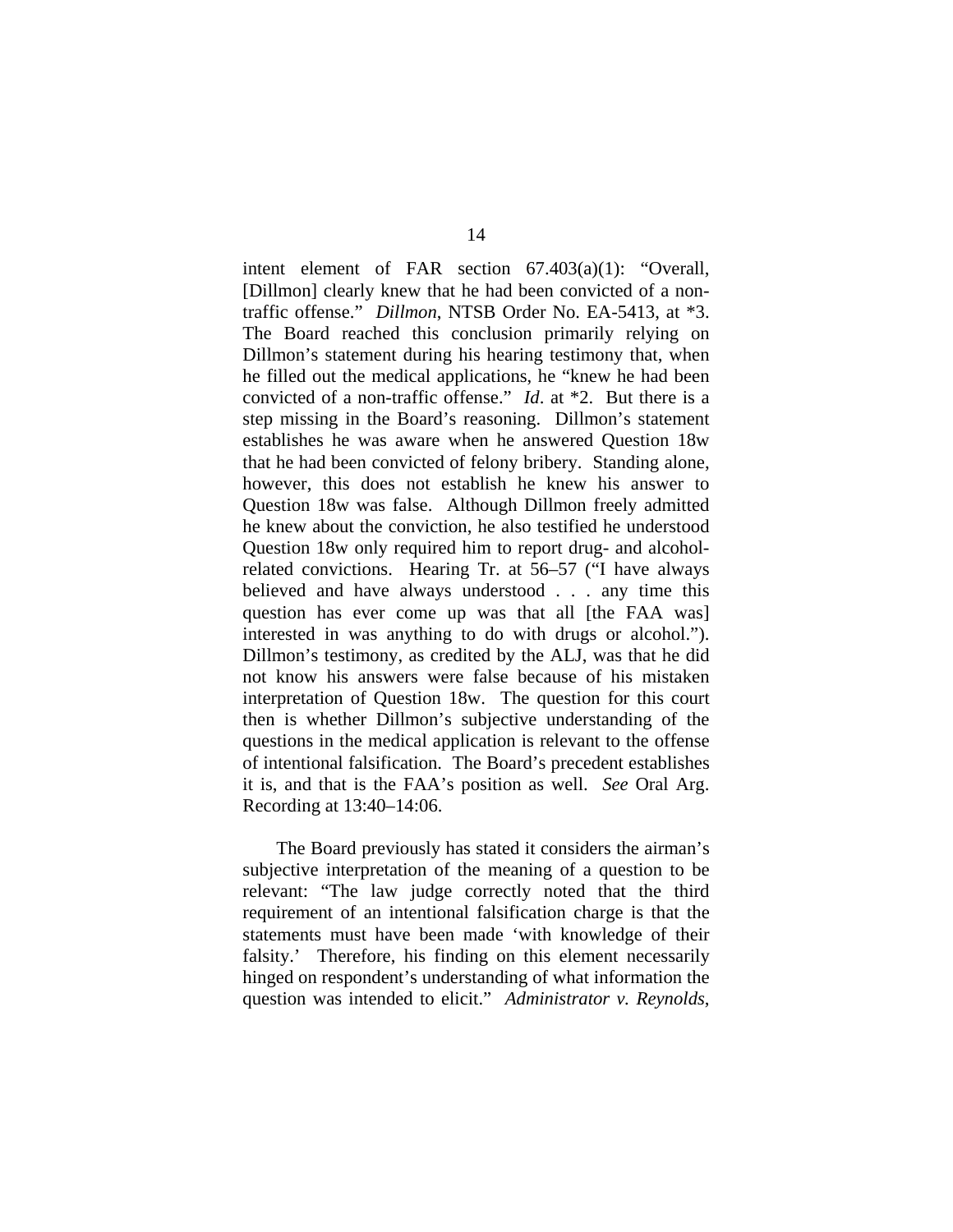NTSB Order No. EA-5135, 2005 WL 196535, at \*4 (Jan. 24, 2005). *Reynolds* appears to require the FAA to prove the airman subjectively understood what the question meant. *Id*. Having announced this interpretation of the intent element in *Reynolds*, the Board was obligated to apply it consistently. *See Ramaprakash*, 346 F.3d at 1124.

Returning to Dillmon's petition, the Board diverged from its precedent by refusing, without adequate explanation, to accept his testimony that he subjectively thought Question 18w did not require him to report his felony bribery conviction. Furthermore, Dillmon's defense was based, in part, on his claim the AMEs told him what Question 18w meant, and he relied on that advice. Thus, before the Board could discount Dillmon's defense, it should have addressed the role of the FAA's AMEs in the application process. *See* Oral Arg. Recording at 20:46–21:20 (agreement by FAA counsel that AME's advice is relevant to airman's intent); *cf. Administrator v. Culliton*, NTSB Order No. EA-5178, 2005 WL 2477522, at \*2 (Sept. 30, 2005) (rejecting airman's argument that he had relied on AME for advice on how to fill out medical application).

The Board reversed the ALJ on the ground he erroneously departed from its precedent in two respects. However, we conclude it was the Board, not the ALJ, that applied precedent incorrectly. The first error the Board identified was that the ALJ improperly accepted Dillmon's defense about his understanding of Question 18w. *Dillmon*, NTSB Order No. EA-5413, at \*4. The Board explained it rejected Dillmon's argument because it had stated in *Administrator v. Boardman*, NTSB Order No. EA-4515, 1996 WL 748190, at \*1 (Dec. 20, 1996), that an airman's failure to carefully consider a question before providing an answer did not establish a lack of intent and because it had stated in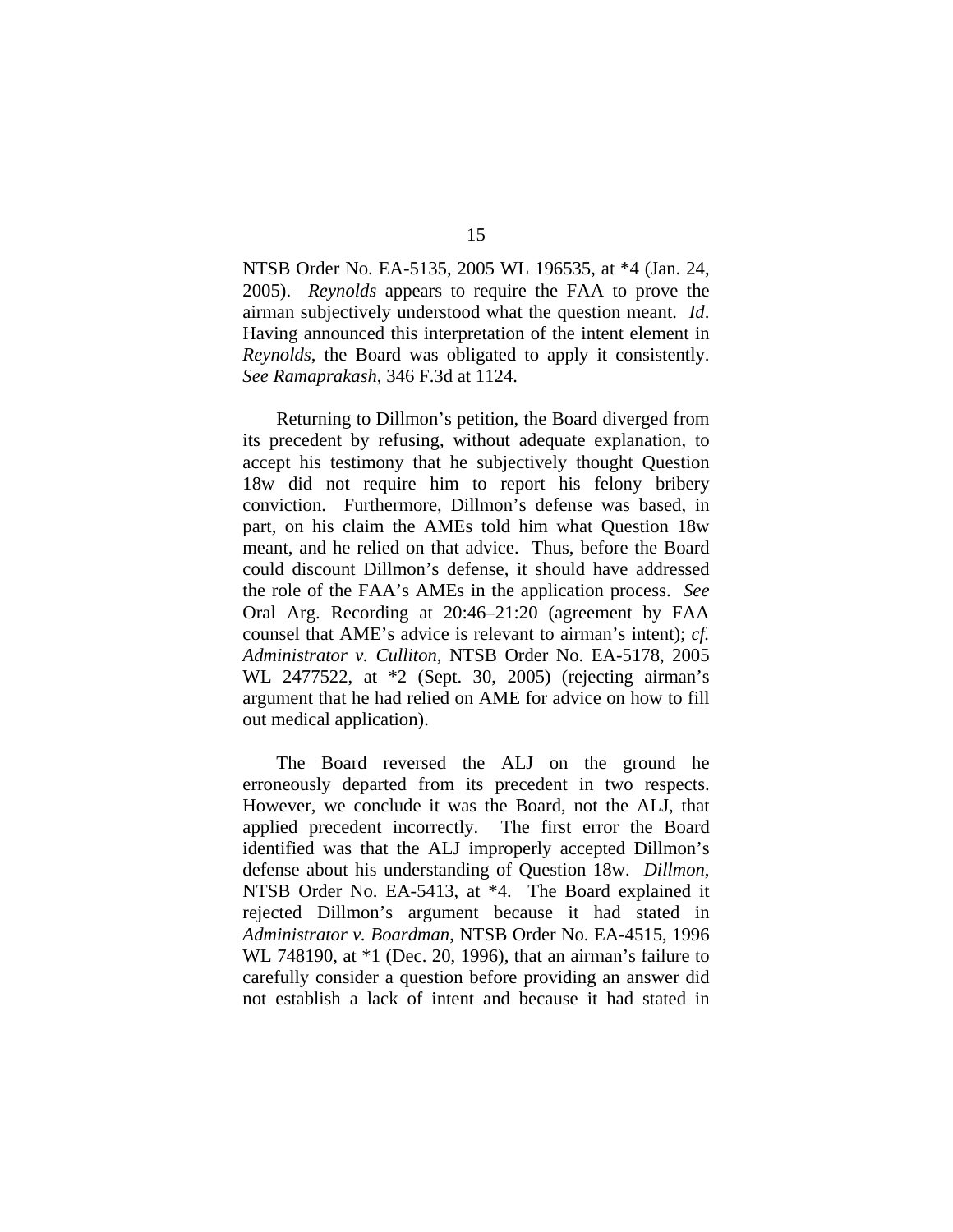*Administrator v. Sue*, NTSB Order No. EA-3877, 1993 WL 157467, at \*2 (April 28, 1993), that Question 18w was "not confusing to a person of ordinary intelligence." *Dillmon*, NTSB Order No. EA-5413, at \*4.

The Board's reliance on *Boardman* and *Sue* to reject Dillmon's defense is misplaced. Dillmon testified about what he subjectively believed Question 18w required him to disclose. *Reynolds* establishes the relevance of Dillmon's subjective understanding, and neither *Boardman* nor *Sue* contradicts this principle. *Boardman* stands for the proposition that the airman must read the question carefully before answering it. Dillmon appears to have done so here he testified he discussed Question 18w with the AME on three occasions. *Sue* stands for the proposition that the questions on the medical application are not inherently too vague to support a finding of intentional falsification. But even in *Sue*, the Board relied on the ALJ's finding that the airman "did know . . . that what they were asking on the form he should have said yes to." *Sue*, NTSB Order No. EA-3877, at \*1.

The second error the Board identified was that the ALJ departed from precedent by requiring the FAA to prove Dillmon had the specific intent to deceive the Administrator when he answered Question 18w. *Dillmon*, NTSB Order No. EA-5413, at \*4. The Board claimed the ALJ contravened its decision in *Administrator v. McGonegal*, NTSB Order No. EA-5224, 2006 WL 1466922 (May 25, 2006). In *McGonegal*, the Board reversed the ALJ after concluding the ALJ had erroneously articulated the Administrator's burden of proof "at least eight times" with no indication he had applied the correct standard. *Id*. at \*4. Here, by contrast, the Board has not identified a single instance where the ALJ misarticulated the burden of proof. In any event, our review of the ALJ's decision leads us to conclude he properly